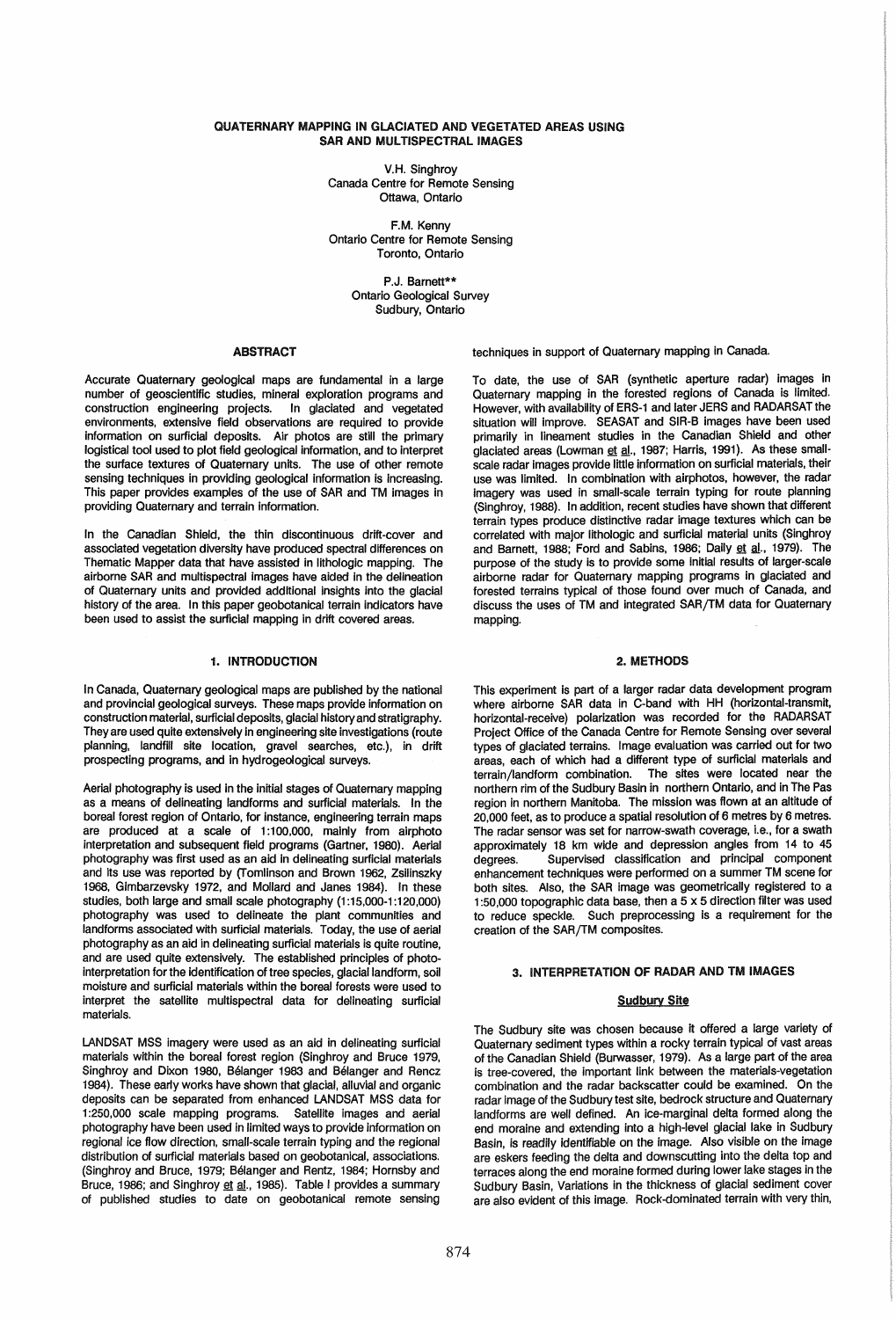discontinuous drift cover is found along the northern boundary of the image area. The drift cover thickens southward and becomes more continuous immediately north of the end moraine. Rock outcrops on ridges indicate some of the structures and layering of the bedrock within the Sudbury Basin.

Integration of the SAR and TM data (1st PC, TM band 4 and C-HH SAR) have provided information on the influence of topography<br>(provided by the SAR data) as vegetation distribution. This (provided by the SAR data) as vegetation distribution. combination together with the comparison of the enhanced TM and C-SAR image have provided a useful visual product for interpreting surficial unit boundaries. The enhancement is particularly effective where there are links among landform vegetation and surficial materials.

### The Pas Site

According to the Quaternary geology map of the area produced by Singhroy and Werstler (1980), the study site is part of the fluted Pas moraine. The surficial deposits consist of clay till, sandy-stony ablation till, and beach sand and gravel. The lower areas of the moraine contain organic deposits.

Both the supervised classification and the principal component enhanced techniques produced image vegetation maps which correspond quite well to the Quaternary units. Alluvial, organic beach sand and gravel, and ablation till areas were easily separated because of their distinct vegetation cover. However, there were some confusion between areas covered by clay till and shallow organic deposits. This is because the black spruce forest grows on both sites which are wet. Despite these minor differences the image maps were useful for field mapping and sampling tools.

The radar data for the site was geometrically registered to the topographic data base, then a 5x5 directional filter was used to reduce speckle. Comparing the filtered radar image with the surficial geology map for the area revealed little correlation in terms of Quaternary features and materials, partly as a result of low relief. When the image was superimposed on the TM band 3 and 5 composite, additional ,information on the surficial geology became evident. Areas of ablation till, clay till, beach deposits, and organic terrain were delineated on the basis of associations between vegetation and surficial materials.

### 4. CONCLUSIONS

Although further work is ongoing on seasonality and viewing geometry, some conclusions can be drawn regarding the use of radar images and TM data for Quaternary geology mapping in forested glaciated regions:

- 1. Radar imagery provides valuable information on landform and terrain roughness. As landforms provide important clues to surficial materials, radar images are a useful and practical tool for Quaternary mapping.
- 2. In areas where there are relationships between surficial sediments and vegetation and landforms, the radar/TM colour composite provides a useful technique for delineating Quaternary units, particularly if the unit boundaries are controlled by landforms.

It is hoped these early results will encourage further development of integrated SAR, TM or SPOT products to facilitate surficial mapping in vegetated covered terrains.

NOTE: Colour images products will be shown during the verbal presentation of this paper.

#### 5. REFERENCES

Belanger, J.R., and AN, Rencz, 1983. Prospecting in Glaciated Terrain - Integrating Airborne and Landsat MSS. Advanced Space Research, Vol. 3, No.2, pp. 182-191.

Belanger, J.R., and AN. Rencz, 1984. Comparison of techniques for evaluating surficial geology Proceedings. Ninth Canadian Symposium on Remote Sensing, St. Johns, Newfoundland pp. 397-403.

Belanger J,R., 1991. Remote Sensing of Geochemical anomalies related to ultrabasic rocks and gold and uranium mineralization. Canadian Journal of Earth Science, Vol. 17, No.2., pp. 112-122.

Burwasser, G.J., 1979. Quaternary Geology of the Sudbury Basin Area. Ontario Geological Survey, Report 181, 103 pp.

Dally, M.1. Farr, T., and Elachi, C. 1979. Geological Interpretation from Composited Radar and Landsat Imagery. Photogrammetric Engineering, Vol. 45, No.8, pp. 1109-1116.

Ford, J.P. and F.F. Sabins, 1986. Satellite radars for geologic mapping in tropical areas. Proceedings fifth Thematic Conference on Remote Sensing for Exploration Geology. Reno, Nevada, pp. 307-316.

Gartner, J.F., 1980. Recent Canadian experience in communicating terrain evaluation information. Bulletin. International Association of Engineering Geology, No.1, pp. 164-174.

Gimbarzevsky, P., 1972. Terrain analysis from small scale aerial photographs. Proceedings of the First Canadian Symposium on Remote Sensing, Ottawa, Ontario, pp. 367-377.

Graham, D.F., D.R. Grant, 1991. A test of airborne side-looking synthetic-aperture radar in central Newfoundland for geological reconnaissance. Canadian Journal of Earth Science, Vol. 28, pp.112-122.

Harris, J., 1991. Mapping of regional structure of eastern Nova Scotia using remotely sensed imagery implications for regional tectonics and gold exploration Canadian Journal of Remote Sensing, Vol. 17, No.2, pp. 122-126.

Hornsby, J.K., and B. Bruce, 1986. Regional geobotany with TM: Sudbury case study. Proceedings of the Tenth Canadian Symposium of Remote Sensing, Edmonton, Alberta, pp. 601-610.

Mollard, J.D., and P. Janes, 1984. Airphoto Interpretation and the Canadian Landscape. Canadian Government Publishing Centre, Hull, Quebec, 415 pp.

Lowman P.D., J. Harris P. Masuoka V. Singhroy and V. Slaney, 1989. Shuttle Imaging Radar (SIR-B) investigations of the Canadian Shield. Initial Report. IEEE Transactions on Geoscience and Remote Sensing, Vol. GE-25, No.1, pp. 55-66.

Singhroy, V. and Bruce, W., 1977. Surficial geology in The Pas area of Manitoba. An application of digital Landsat data. Proceedings of the 4th Canadian Symposium on Remote Sensing, Quebec City, pp.57-66.

Singhroy, V. and W. Bruce, 1979. Wetland mapping in northern Manitoba - an application of enhanced Landsat data. Proceeding. Eight Annual Meeting of Remote Sensing of Earth Resources, Tennessee Space Institute, Tullahoma, Tennessee, pp. 277-287.

Singhroy, V. and R. Werstler, 1980. Sand and Gravel Resources and Quaternary Geology of The Pas Region. Mineral Resources Division, Manitoba Department of Energy and Mines Winnipeg, Manitoba, 56 pp.

Singhroy V, T.J. Ellis and D. Janes, 1985. Interpretation of enhanced Landsat Thematic Mapper data for medium scale mapping in northwestern Ontario, Proceedings of the 4th Thematic Conference. Remote Sensing for Mineral Exploration, San Francisco, pp. 531-538.

Singhroy, V.H. and P.J. Barnett, 1988. An evaluation of airborne radar for Quaternary studies. Summary of Field Work and Other Activities, Ontario Geological Survey, Miscellaneous Paper No. 141, pp. 421-423.

Singhroy, V.H. 1988. Case studies on the application of remote sensing dat to geotechnical investigations in Ontario, Canada. Geotechnical Application of Remote Sensing and Remote Data Transmission. ASTM TP 967. AI. Johnson and C.B. Petterson Eds., American Society for Testing Materials, Philadelphia, 1988, pp. 9-45.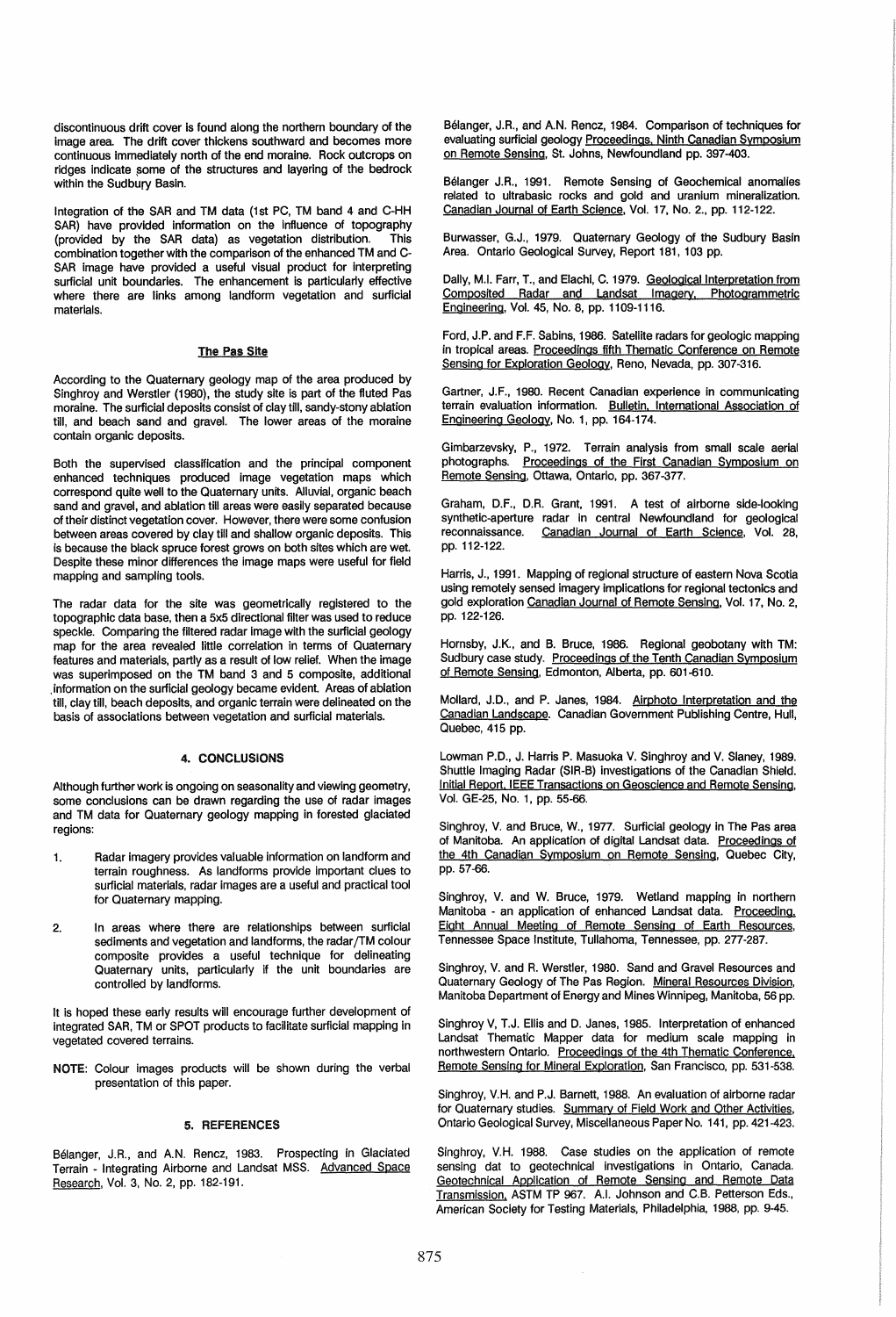Singhroy, V.H., F.M. Kenny, P.J. Barnett, 1992. ImageryforQuaternary Geological mapping in Glaciated terrains Canadian Journal of Remote Sensing, Vol. 18, No.2, pp. 112-117.

Zsilinszky, V., 1968. Surficial material/vegetation relationship. Highway Engineering Practice by Mathur and Gardner. Ontario Dept. of Highways, Technical Publication, pp. 198-199.

Tomlinson, R.F., and Brown, W.G.E., 1962. The use of vegetation analysis in the photo interpretation of surface materials. Photogrammetric Engineering and Remote Sensing, Vol. 28, No. 4, pp. 584-592.

# TABLE I: SURfICIAl DEPOSITS MAPPING fROM GEOOOTANICAL. REMOTE SENSING IN GLACIATED TERRAINS: SUMMARY OF RESUlTS fROM THE BOREAl FOREST REGION

| <b>SURFICIAL</b><br><b>DEPOSITS</b>    | LANDFORM/<br><b>MOISTURE</b>                          | PLANT COMMUNITIES                                                   | <b>SENSORS</b>                                 | <b>INTERPRETATION</b><br><b>TECHNIQUES</b>                                           | <b>LOCATION</b>                                                       | <b>REFERENCES</b>                                   |
|----------------------------------------|-------------------------------------------------------|---------------------------------------------------------------------|------------------------------------------------|--------------------------------------------------------------------------------------|-----------------------------------------------------------------------|-----------------------------------------------------|
| Rock debris                            | ground moraine<br>(bouldery)                          | Black Spruce, Jack Pine<br>and White Birch                          | Black & white<br>photography<br>scale 1:15,000 | Photo<br>Interpretation                                                              | Northern Ontario                                                      | Tomlinson &<br>Brown (1962)<br>Zsilinszky<br>(1968) |
| Sand and coarse<br>material            | sand plain &<br>glacial outwash                       | Dense stands of Jack<br>Pine                                        |                                                |                                                                                      |                                                                       |                                                     |
| Medium materials                       |                                                       |                                                                     |                                                |                                                                                      |                                                                       |                                                     |
| Clay till                              | Clay till plain<br>(well drained)                     | Black Spruce, White<br>Birch/Popular Mix                            |                                                |                                                                                      |                                                                       |                                                     |
| Fine materials<br>Silt & clay          | Glaciolacustrine<br>plain & alluvial<br>plain         | White Spruce/Aspen<br>and Alder                                     |                                                |                                                                                      |                                                                       |                                                     |
| Organic Deposits                       | Bogs                                                  | Black Spruce & Larch                                                |                                                |                                                                                      |                                                                       |                                                     |
| Sandy to silty tills                   | till plain<br>(imperfectly<br>drained)                | Mainly Black Spruce                                                 | Infrared<br>Photography<br>1:120,000           | Photo<br>Interpretation                                                              | North Western<br>Alberta                                              | Mollard &<br>James (1984)                           |
|                                        | till plain<br>(well drained)                          | White Spruce, Aspen<br>(upper slope), Black<br>Spruce (lower slope) |                                                |                                                                                      |                                                                       |                                                     |
| Medium to coarse<br>textured materials | glacial drift<br>(well drained)                       | Pure Pine Sands                                                     | Black & white<br>Photography<br>1:80,000       | Photo<br>Interpretation                                                              | Smokey River<br>Valley                                                | Gimbarzevsky<br>(1972)                              |
| coarse grained<br>materials            | glacial drift<br>(poor drainage)                      | <b>Black Spruce</b>                                                 |                                                |                                                                                      |                                                                       |                                                     |
| sand                                   | sand dunes<br>(dry)                                   | Aspen-pine-spruce                                                   |                                                |                                                                                      |                                                                       |                                                     |
| Several till types                     | Ground moraine<br>(well drained)                      | Deciduous forest                                                    | <b>LANDSAT MSS</b>                             | Classification<br>(1) techniques<br>(2) principal<br>components<br>(3) field spectra | <b>Thetford Mines</b><br>Region<br>STAR and<br><b>Wollaston Lakes</b> | Bélanger &<br>Rencz (1984)<br>Bélanger<br>(1991)    |
| Glacial till                           | Ground moraine<br>(well drained)                      | Mixed coniferous and<br>deciduous forest                            | LANDSAT MSS<br>1:250,000                       | Unsupervised<br>classification<br>techniques                                         | Chalk River,<br>Ontario                                               | Bélanger<br>(1983)                                  |
| Thin till                              | Ground moraine<br>(well drained)                      | Jack Pine                                                           | LANDSAT TM<br>Scale 1:100,000                  | Unsupervised<br>classification                                                       | Sudbury                                                               | Hornsby &<br><b>Bruce (1986)</b>                    |
| Glaciofluvial<br>sands                 | Outwash<br>(well drained)                             | Poplar/Birch                                                        |                                                |                                                                                      |                                                                       |                                                     |
| Thick till                             | Ground moraine<br>(moderately<br>drained)             | Birch/Poplar                                                        |                                                |                                                                                      |                                                                       |                                                     |
| Clay                                   | Glaciolacustrine                                      | Silver Maple                                                        |                                                |                                                                                      |                                                                       |                                                     |
| Clay till                              | Moraine plain &<br>terminal moraine<br>(moist to wet) | Black Spruce, Jack<br>Pine, Aspen, Willow                           | LANDSAT MSS<br>1:250,000                       | Unsupervised<br>classification                                                       | The PAS.<br>Manitoba                                                  | Singhroy and<br>Bruce (1977)                        |
| Sand silt and clay                     | Alluvial flood Plain<br>(wet)                         | Willow, Alder and<br>sedges                                         |                                                |                                                                                      |                                                                       |                                                     |
| Organic deposits                       | Bog & Fen<br>(wet)                                    | <b>Black Spruce &amp; sedges</b>                                    |                                                |                                                                                      |                                                                       |                                                     |
| Thin sandy till                        | Ground moraine<br>(well drained)                      | Coniferous forest                                                   | TM<br>1:100,000                                | Enhanced colour<br>457 composite                                                     | N.W. Ontario                                                          | Singhroy, Ellis<br>and Janes<br>(1985)              |